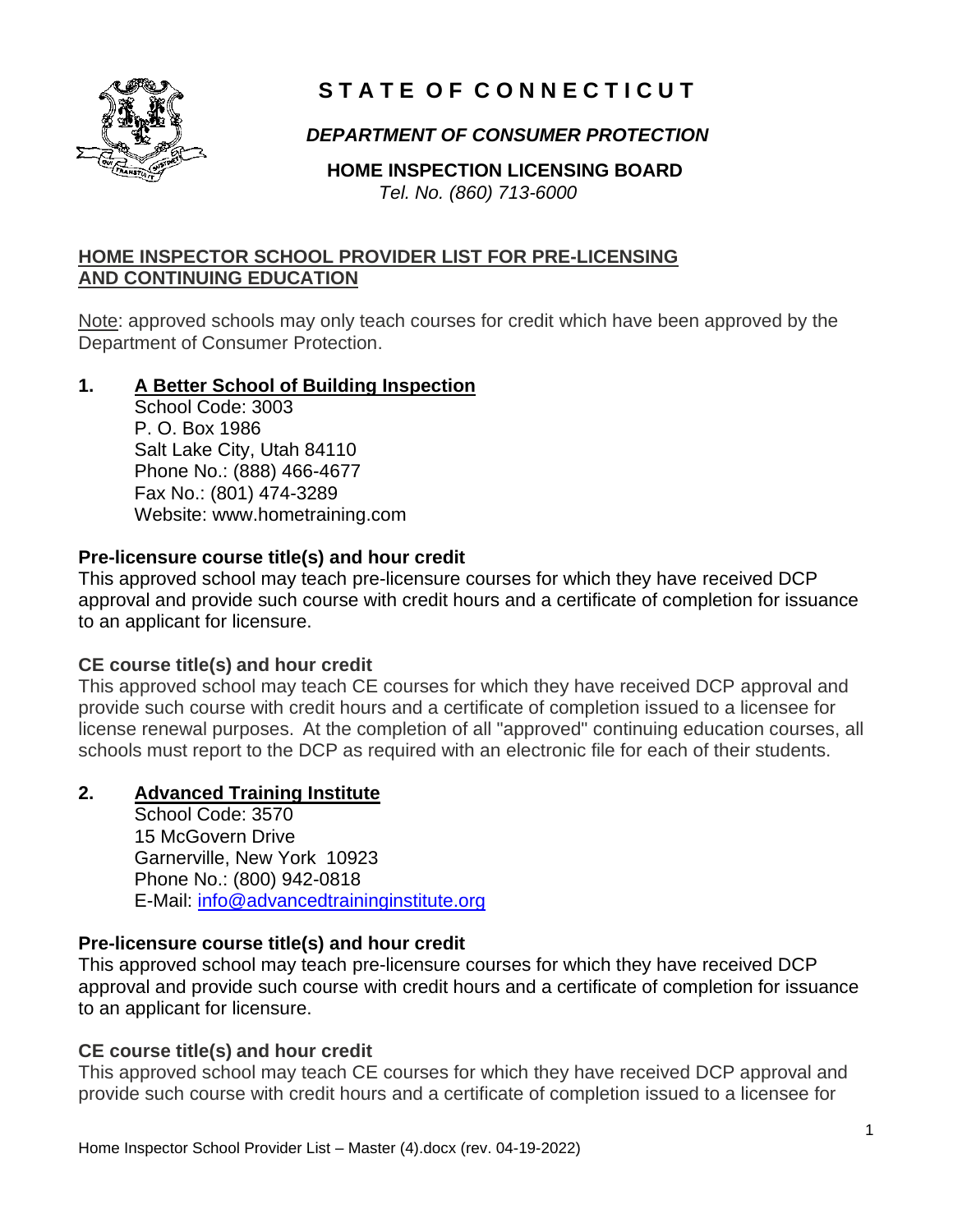license renewal purposes. At the completion of all "approved" continuing education courses, all schools must report to the DCP as required with an electronic file for each of their students.

# **3. All American Association of Home Inspectors DBA All American Training Institute**

School Code: 12978 *All American Association of Home Inspectors DBA All American Training Institute* 822 N. A1A Highway Ponte Verda, Florida 32082 Phone No.: (855) 735-2021 Contact Name: Katie Cooper Fax No.: E-Mail: [katie@ati-training.com](mailto:katie@ati-training.com)

### **Pre-licensure course title(s) and hour credit**

This approved school may teach pre-licensure courses for which they have received DCP approval and provide such course with credit hours and a certificate of completion for issuance to an applicant for licensure.

### **CE course title(s) and hour credit**

This approved school may teach CE courses for which they have received DCP approval and provide such course with credit hours and a certificate of completion issued to a licensee for license renewal purposes. At the completion of all "approved" continuing education courses, all schools must report to the DCP as required with an electronic file for each of their students.

### **4. Allied Business Schools, Inc.**

School Code: 3016PL 22952 Alcalde Drive Laguna Hills, CA 92653 Phone No.: (949) 598-0875 Fax No.: (949) 461-9556 Website: [www.alliedschools.com](http://www.alliedschools.com/)

#### **Pre-licensure course title(s) and hour credit**

This approved school may teach pre-licensure courses for which they have received DCP approval and provide such course with credit hours and a certificate of completion for issuance to an applicant for licensure.

#### **5. American Ground Water Trust)**

School Code: 3032 50 Pleasant Street Suite 2 Concord, New Hampshire 03301-4073

#### **CE course title(s) and hour credit**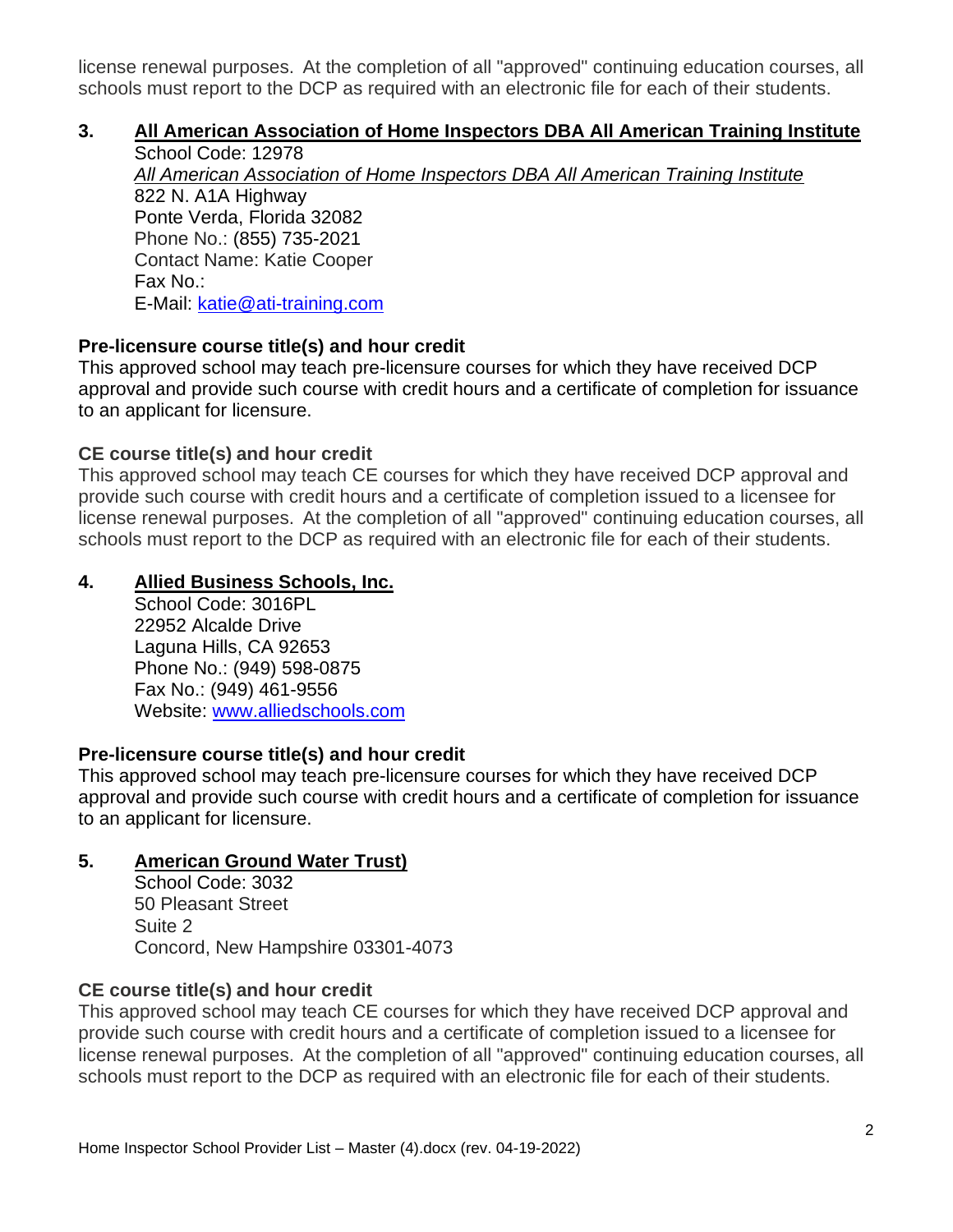# **6. Amerispec Home Inspection Service**

School Code: 3566 3839 Forest Hill Irene Road Memphis, Tennessee 38125

### **Pre-licensure course title(s) and hour credit**

This approved school may teach pre-licensure courses for which they have received DCP approval and provide such course with credit hours and a certificate of completion for issuance to an applicant for licensure.

### **CE course title(s) and hour credit**

This approved school may teach CE courses for which they have received DCP approval and provide such course with credit hours and a certificate of completion issued to a licensee for license renewal purposes. At the completion of all "approved" continuing education courses, all schools must report to the DCP as required with an electronic file for each of their students.

### **7. American Home Inspectors Training**

School Code: 3542 18500 W Corporate Drive Ste 250 Brookfield, WI 53045 Phone: (800) 441-9411 Fax: (262) 347-0762 E-mail: [questions@ahit.com](mailto:questions@ahit.com)

# **Pre-licensure course title(s) and hour credit**

This approved school may teach Pre-licensure courses for which they have received DCP approval and provide such course with credit hours and a certificate of completion for issuance to an applicant for licensure.

#### **CE course title(s) and hour credit**

This approved school may teach CE courses for which they have received DCP approval and provide such course with credit hours and a certificate of completion issued to a licensee for license renewal purposes. At the completion of all "approved" continuing education courses, all schools must report to the DCP as required with an electronic file for each of their students.

#### **8. American Home Inspectors Training Institute**

School Code: 3001 PL, 3001 CE 212 Wisconsin Avenue Waukesha, Wisconsin 53186 Phone No.: (800) 441-9411 Fax No.: (715) 749-2164 E-Mail: [e-ahit@newnorth.net](mailto:e-ahit@newnorth.net)

#### **Pre-licensure course title(s) and hour credit**

This approved school may teach pre-licensure courses for which they have received DCP approval and provide such course with credit hours and a certificate of completion for issuance to an applicant for licensure.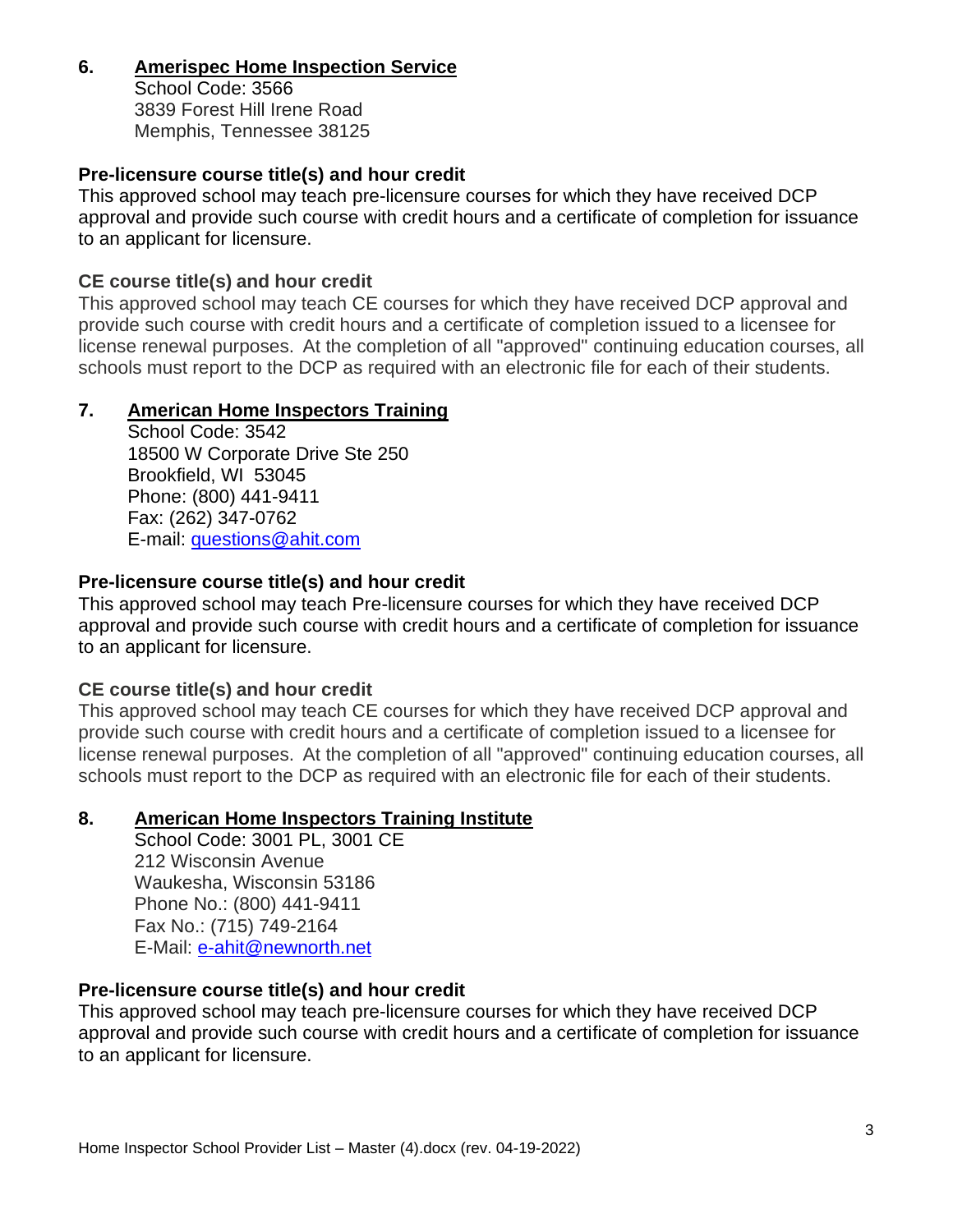This approved school may teach CE courses for which they have received DCP approval and provide such course with credit hours and a certificate of completion issued to a licensee for license renewal purposes. At the completion of all "approved" continuing education courses, all schools must report to the DCP as required with an electronic file for each of their students.

# **9. American Society of Home Inspectors**

School Code: 3033 932 Lee Street Suite 101 Des Plaines, Illinois 60016 Phone No.: (847) 954-3188 Fax No.: (847) 759-1620

# **Pre-licensure course title(s) and hour credit**

This approved school may teach pre-licensure courses for which they have received DCP approval and provide such course with credit hours and a certificate of completion for issuance to an applicant for licensure.

# **CE course title(s) and hour credit**

This approved school may teach CE courses for which they have received DCP approval and provide such course with credit hours and a certificate of completion issued to a licensee for license renewal purposes. At the completion of all "approved" continuing education courses, all schools must report to the DCP as required with an electronic file for each of their students.

### **10. American Society of Home Inspectors – Long Island Chapter**

School Code: 12991 15 North Maryland Avenue Port Washington, New York 11050 Phone No.: (516) 944-5323 Fax No.: (516) 908-5323 E-Mail: [inspector@optonline.net](mailto:inspector@optonline.net)

# **CE course title(s) and hour credit**

This approved school may teach CE courses for which they have received DCP approval and provide such course with credit hours and a certificate of completion issued to a licensee for license renewal purposes. At the completion of all "approved" continuing education courses, all schools must report to the DCP as required with an electronic file for each of their students.

# **11. Amerispec Training Academy**

School Code: 12979 Amerispec Home Inspector Technical Academy 6399 Shelby View, Suite 109 Memphis, TN 38134 Phone No.: (901) 597-8504 Fax No.: (901) 597-8520 E-Mail: [mhughes@amerispec.com](mailto:mhughes@amerispec.com)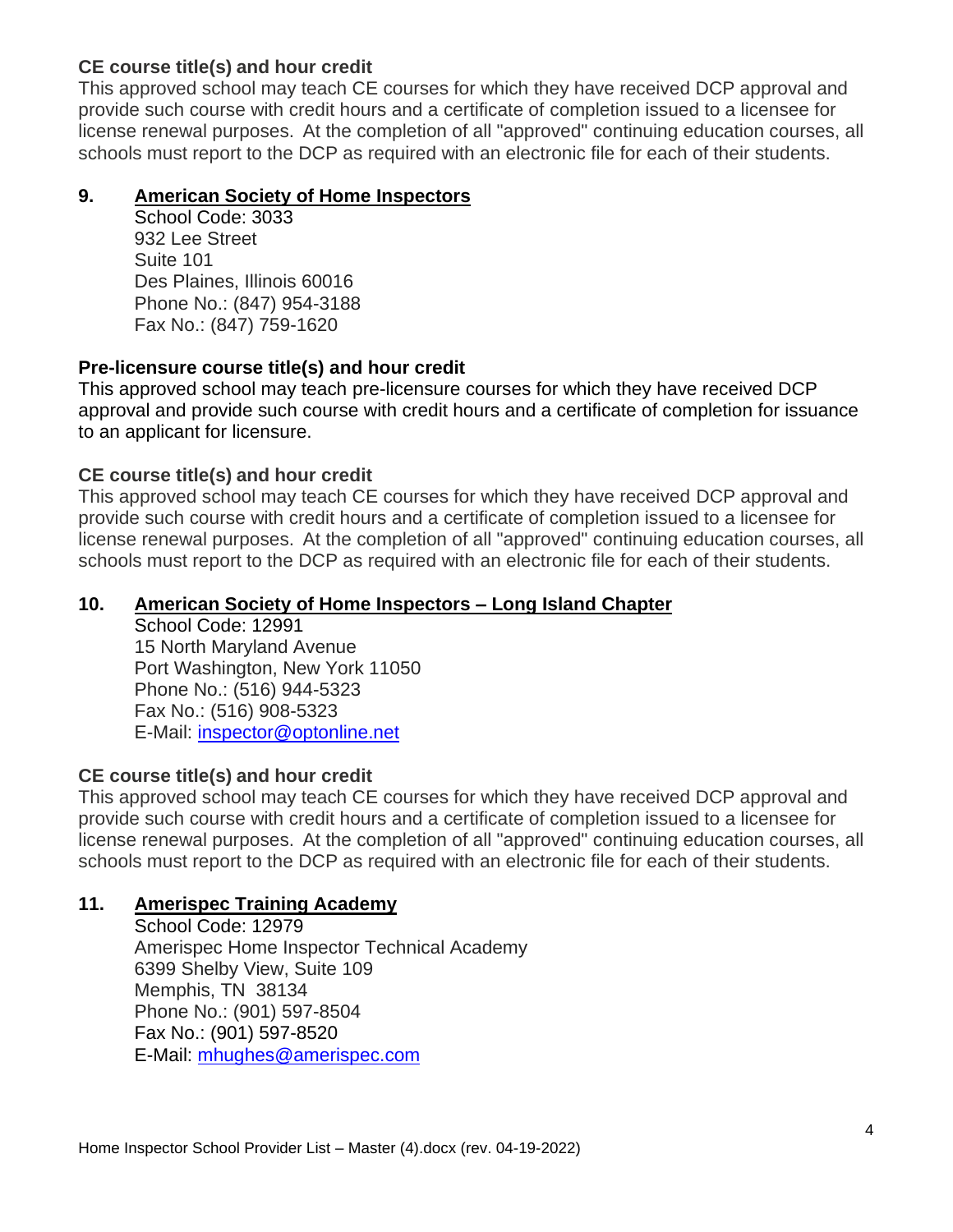### **Pre-licensure course title(s) and hour credit**

This approved school may teach pre-licensure courses for which they have received DCP approval and provide such course with credit hours and a certificate of completion for issuance to an applicant for licensure.

# **CE course title(s) and hour credit**

This approved school may teach CE courses for which they have received DCP approval and provide such course with credit hours and a certificate of completion issued to a licensee for license renewal purposes. At the completion of all "approved" continuing education courses, all schools must report to the DCP as required with an electronic file for each of their students.

# **12. The ASHI School**

School Code: 3033 932 Lee Street Des Plaines, Illinois 60016 Phone No.: (888) 884-0440 Fax No.: (847) 759-2839 E-Mail: [jack@ theashischool.com](mailto:barton@caseyomalleyassociates.com) Website: [www.theashischool.com](http://www.theashischool.com/)

### **Pre-licensure course title(s) and hour credit**

This approved school may teach pre-licensure courses for which they have received DCP approval and provide such course with credit hours and a certificate of completion for issuance to an applicant for licensure.

### **CE course title(s) and hour credit**

This approved school may teach CE courses for which they have received DCP approval and provide such course with credit hours and a certificate of completion issued to a licensee for license renewal purposes. At the completion of all "approved" continuing education courses, all schools must report to the DCP as required with an electronic file for each of their students.

# **13. ATC Associates, Inc.**

School Code: 12980 73 William Franks Drive West Springfield, Massachusetts 01089 E-Mail: [judith.lavallee@atcassociates.com](mailto:judith.lavallee@atcassociates.com) Contact Name: Greg Morsch

# **CE course title(s) and hour credit**

This approved school may teach CE courses for which they have received DCP approval and provide such course with credit hours and a certificate of completion issued to a licensee for license renewal purposes. At the completion of all "approved" continuing education courses, all schools must report to the DCP as required with an electronic file for each of their students.

# **14. Boston Environmental**

School Code: 3573 1 Harbour Place Suite 410 Portsmouth, New Hampshire 03801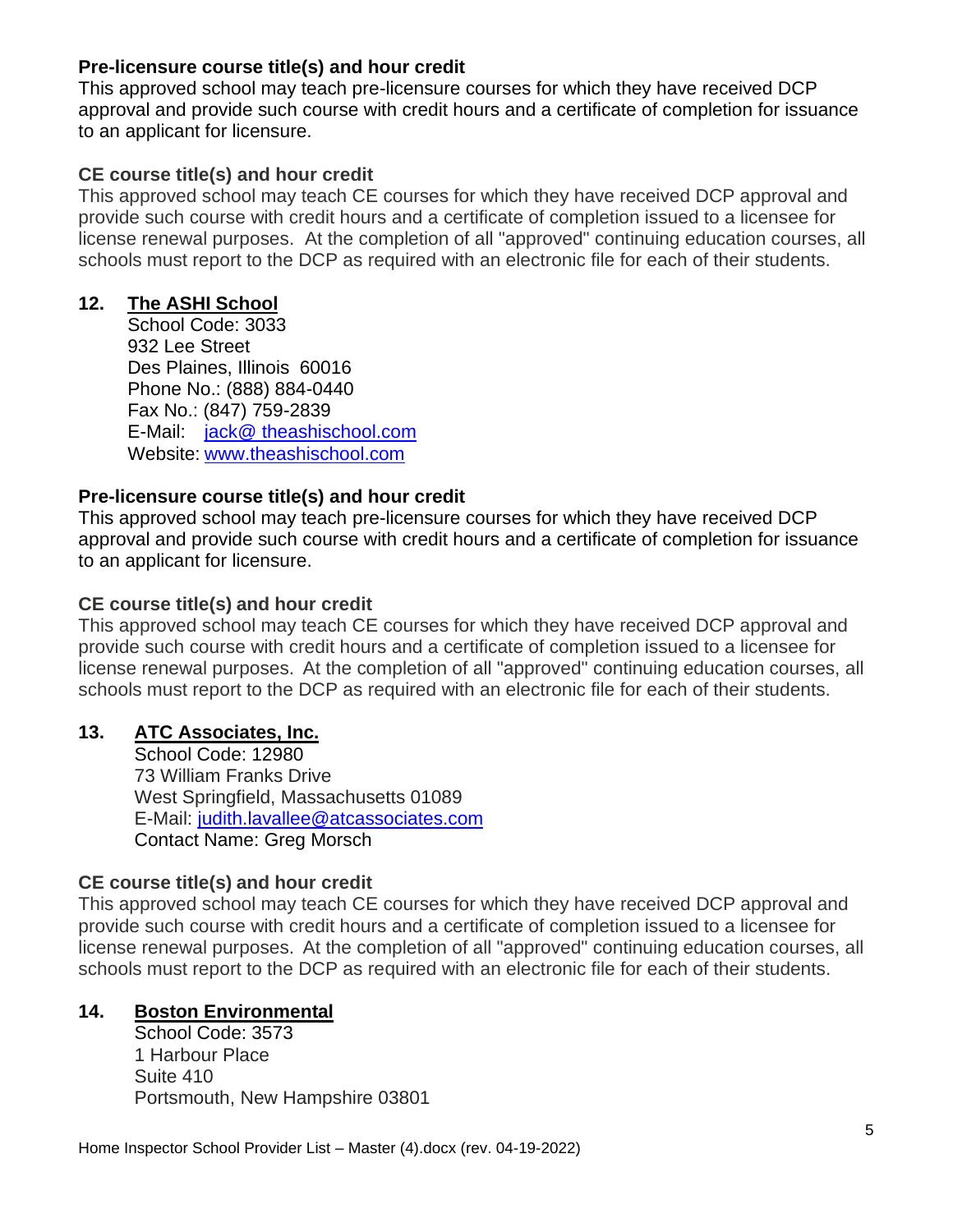This approved school may teach CE courses for which they have received DCP approval and provide such course with credit hours and a certificate of completion issued to a licensee for license renewal purposes. At the completion of all "approved" continuing education courses, all schools must report to the DCP as required with an electronic file for each of their students.

### **15. Building Envelope Science Institute, Inc.**

School Code: 12981 5690 NW 144th Place Reddick, Florida 32686 E-Mail: [admin@besinstitute.com](mailto:admin@besinstitute.com)

# **CE course title(s) and hour credit**

This approved school may teach CE courses for which they have received DCP approval and provide such course with credit hours and a certificate of completion issued to a licensee for license renewal purposes. At the completion of all "approved" continuing education courses, all schools must report to the DCP as required with an electronic file for each of their students.

# **16. Building Performance Contractors Association, NYS**

School Code: 12982 15516 2nd Fl 99 Street Howard Beach, NY 11414 E-Mail: [info@home-performance.org.](mailto:info@home-performance.org) Contact Name: Dolores Bevilacqua

### **CE course title(s) and hour credit**

This approved school may teach CE courses for which they have received DCP approval and provide such course with credit hours and a certificate of completion issued to a licensee for license renewal purposes. At the completion of all "approved" continuing education courses, all schools must report to the DCP as required with an electronic file for each of their students.

#### **17. Carson Dunlop & Associates Limited**

School Code: 3008 PL, 3008 CE 120 Carlton Street, Suite 407 Toronto, Ontario M5A 4K2 Phone No.: (800) 268-7070

#### **Pre-licensure course title(s) and hour credit**

This approved school may teach pre-licensure courses for which they have received DCP approval and provide such course with credit hours and a certificate of completion for issuance to an applicant for licensure.

# **CE course title(s) and hour credit**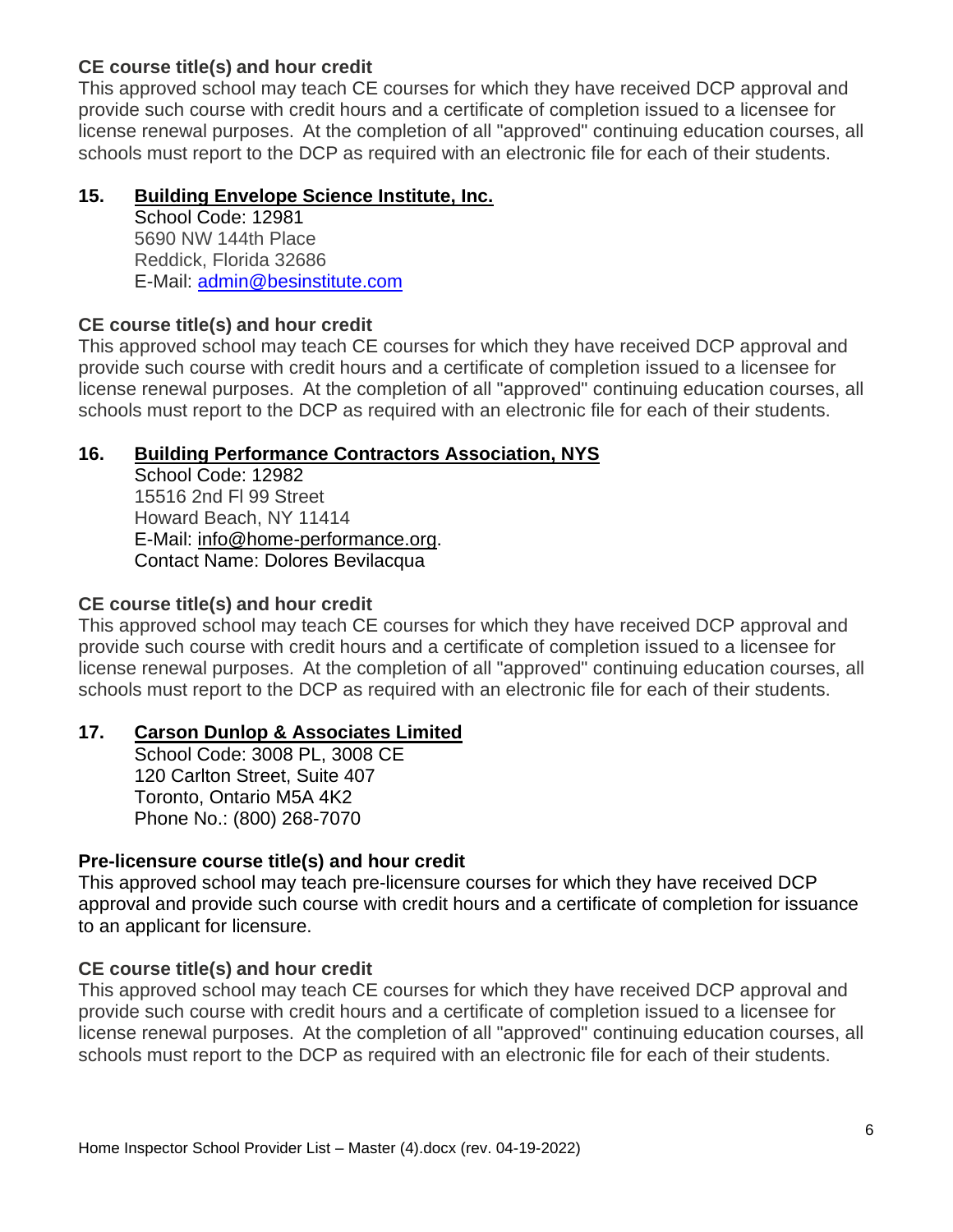# **18. Casey O'Malley Associates**

School Code: 3048 4594 La Canada Road Fallbrook, California 92028-9488 Phone No.: (703) 969-7070 Contact Name: Michael Casey

### **CE course title(s) and hour credit**

This approved school may teach CE courses for which they have received DCP approval and provide such course with credit hours and a certificate of completion issued to a licensee for license renewal purposes. At the completion of all "approved" continuing education courses, all schools must report to the DCP as required with an electronic file for each of their students.

### **19. CATS Home Inspection School of Albany, NY**

School Code: 12983 7 Firestone Lane Clifton Park, New York 12065-1225 Phone No.: (518) 877-0209 Contact Name: Dan Osborn

### **CE course title(s) and hour credit**

This approved school may teach CE courses for which they have received DCP approval and provide such course with credit hours and a certificate of completion issued to a licensee for license renewal purposes. At the completion of all "approved" continuing education courses, all schools must report to the DCP as required with an electronic file for each of their students.

### **20. City of New London**

School Code: 3028 City of New London 120 Broad Street New London, Connecticut 06320 Contact Name: Mr. Brian Testut, R.S.

#### **CE course title(s) and hour credit**

This approved school may teach CE courses for which they have received DCP approval and provide such course with credit hours and a certificate of completion issued to a licensee for license renewal purposes. At the completion of all "approved" continuing education courses, all schools must report to the DCP as required with an electronic file for each of their students.

# **21. Coastal Connecticut Chapter of ASHI**

School Code: 3013 CE 146 Coleman Road Fairfield, Connecticut 06432 Phone No.: (203) 374-5448 Fax No.: (203) 374-4564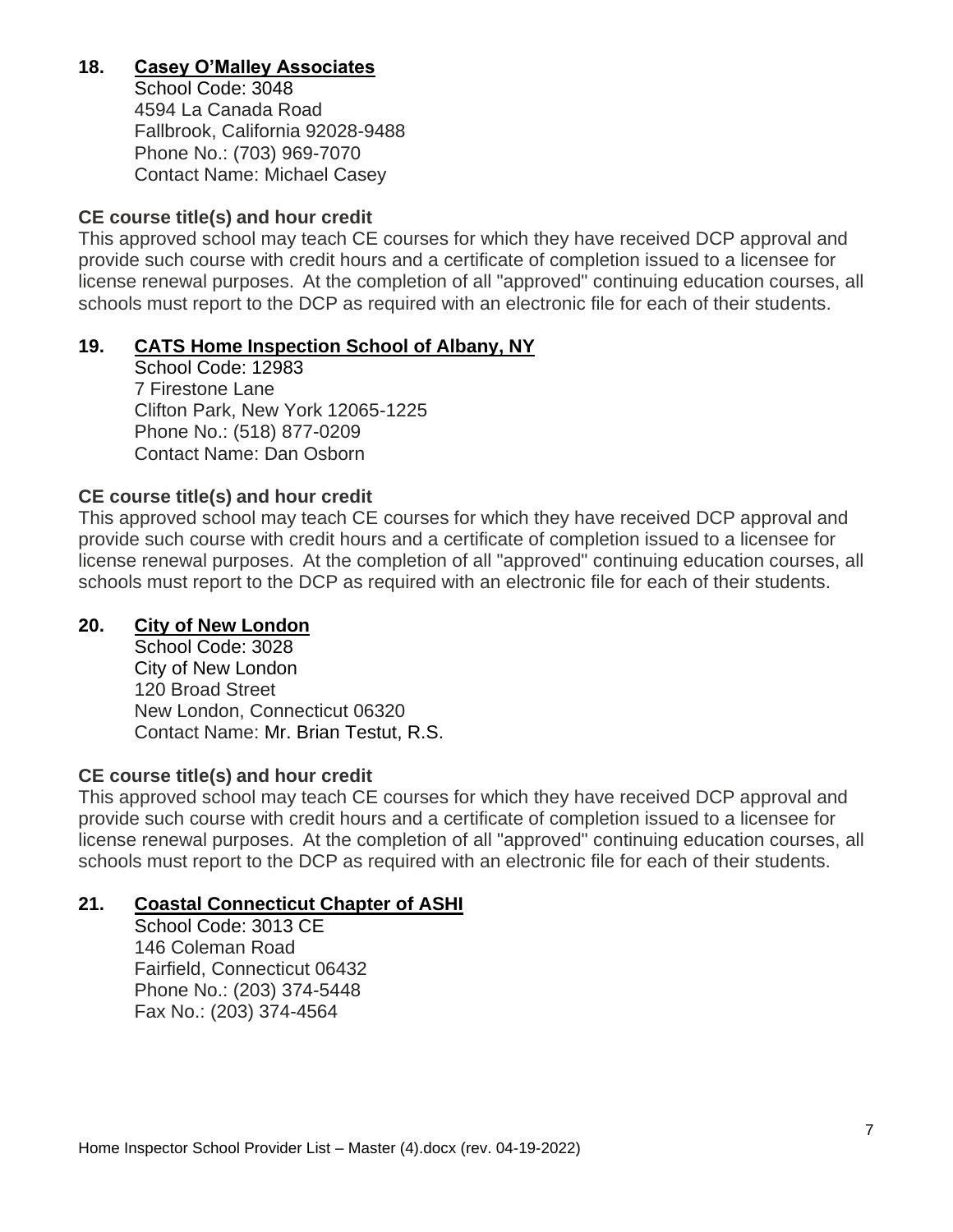This approved school may teach CE courses for which they have received DCP approval and provide such course with credit hours and a certificate of completion issued to a licensee for license renewal purposes. At the completion of all "approved" continuing education courses, all schools must report to the DCP as required with an electronic file for each of their students.

### **22. Connecticut Association of Home Inspectors, Inc.**

School Code: 3035 39 Baker Street Milford, Connecticut 06461 E-Mail: [SJMinspect@gmail.com](mailto:SJMinspect@gmail.com) Phone No.: (203) 543-0447 Contact Name: Mr. Scott Monforte

# **CE course title(s) and hour credit**

This approved school may teach CE courses for which they have received DCP approval and provide such course with credit hours and a certificate of completion issued to a licensee for license renewal purposes. At the completion of all "approved" continuing education courses, all schools must report to the DCP as required with an electronic file for each of their students.

#### **23. Department of Public Safety Office of Education and Data Management**

School Code: 3021 CE P.O. Box 2794 Middletown, Connecticut 06457 Phone No.: (860) 713-7230

# **CE course title(s) and hour credit**

This approved school may teach CE courses for which they have received DCP approval and provide such course with credit hours and a certificate of completion issued to a licensee for license renewal purposes. At the completion of all "approved" continuing education courses, all schools must report to the DCP as required with an electronic file for each of their students.

# **24. George Torello Engineers, P.C.**

School Code: 3009CE 215 Essex Plaza Essex, Connecticut 06426 Phone No.: (860) 767-7075

# **CE course title(s) and hour credit**

This approved school may teach CE courses for which they have received DCP approval and provide such course with credit hours and a certificate of completion issued to a licensee for license renewal purposes. At the completion of all "approved" continuing education courses, all schools must report to the DCP as required with an electronic file for each of their students.

# **25. Green Training USA**

School Code: 12998 7641 Huntmaster Lane McLean, VA 22102-2531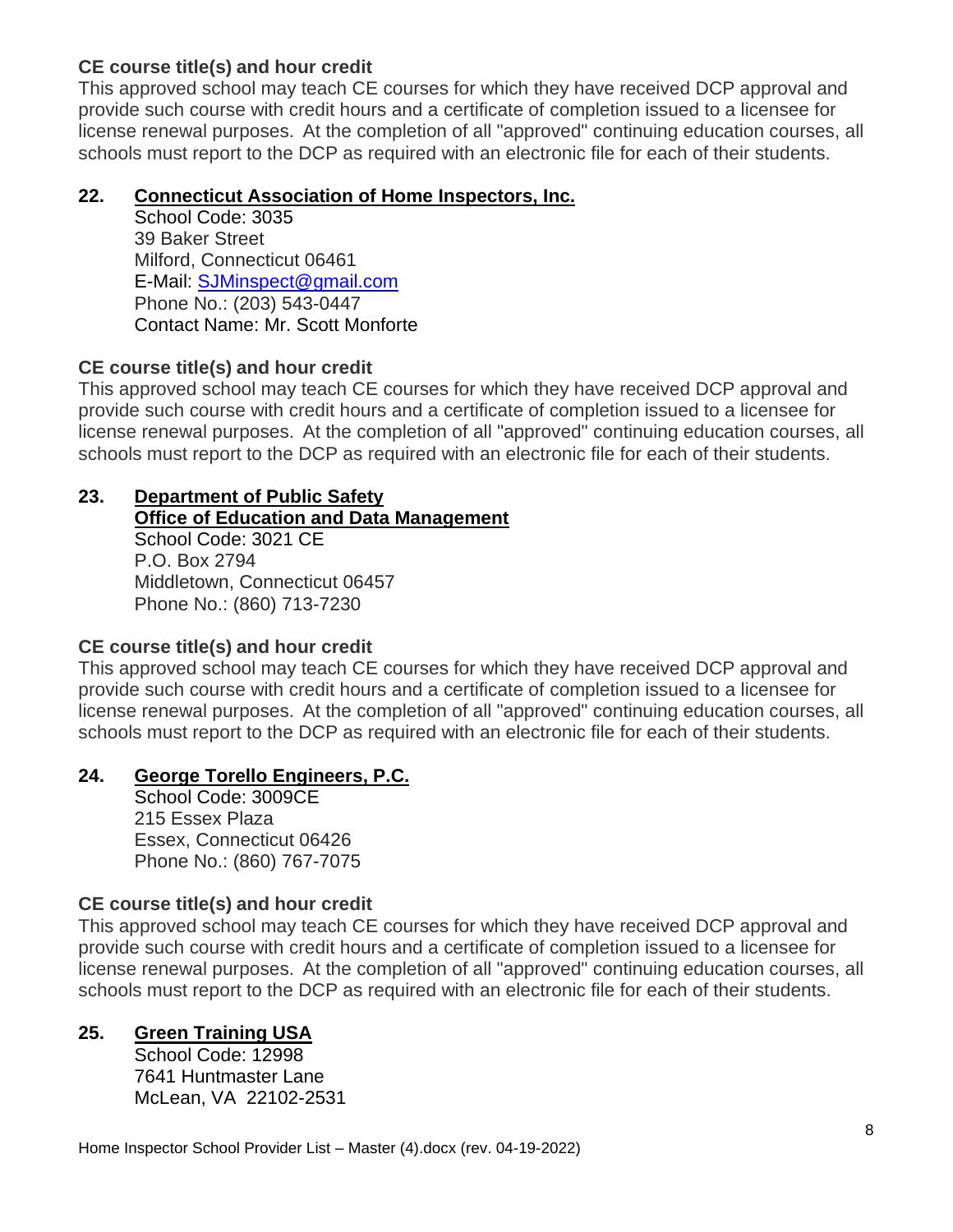Phone No.: (800) 518-1877 Fax. No. (703) 852-4379 E-Mail: [kellyc@greentrainingusa.com](mailto:kellyc@greentrainingusa.com) Contact Name: Kelly Caplenas

### **CE course title(s) and hour credit**

This approved school may teach CE courses for which they have received DCP approval and provide such course with credit hours and a certificate of completion issued to a licensee for license renewal purposes. At the completion of all "approved" continuing education courses, all schools must report to the DCP as required with an electronic file for each of their students.

### **26. Home Inspection University**

School Code: 12984 698 Pro Med Lane Carmel, Indiana 46032-5319 E-Mail: [jthornberry@rwswarranty.com](mailto:jthornberry@rwswarranty.com) Contact Name: Ms. Jenny Thornberry

### **CE course title(s) and hour credit**

This approved school may teach CE courses for which they have received DCP approval and provide such course with credit hours and a certificate of completion issued to a licensee for license renewal purposes. At the completion of all "approved" continuing education courses, all schools must report to the DCP as required with an electronic file for each of their students.

### **27. The Home Team Inspection Service, Inc.**

School Code: 3017PL 6355 East Kemper Road Suite 250 Cincinnati, Ohio 45241 Phone No.: (513) 469-2100 Fax No.: (513) 469-2226

Pre-licensure course title(s) and hour credit

1) Inspection Training Program – 40 hrs.

#### **Pre-licensure course title(s) and hour credit**

This approved school may teach pre-licensure courses for which they have received DCP approval and provide such course with credit hours and a certificate of completion for issuance to an applicant for licensure.

# **CE course title(s) and hour credit**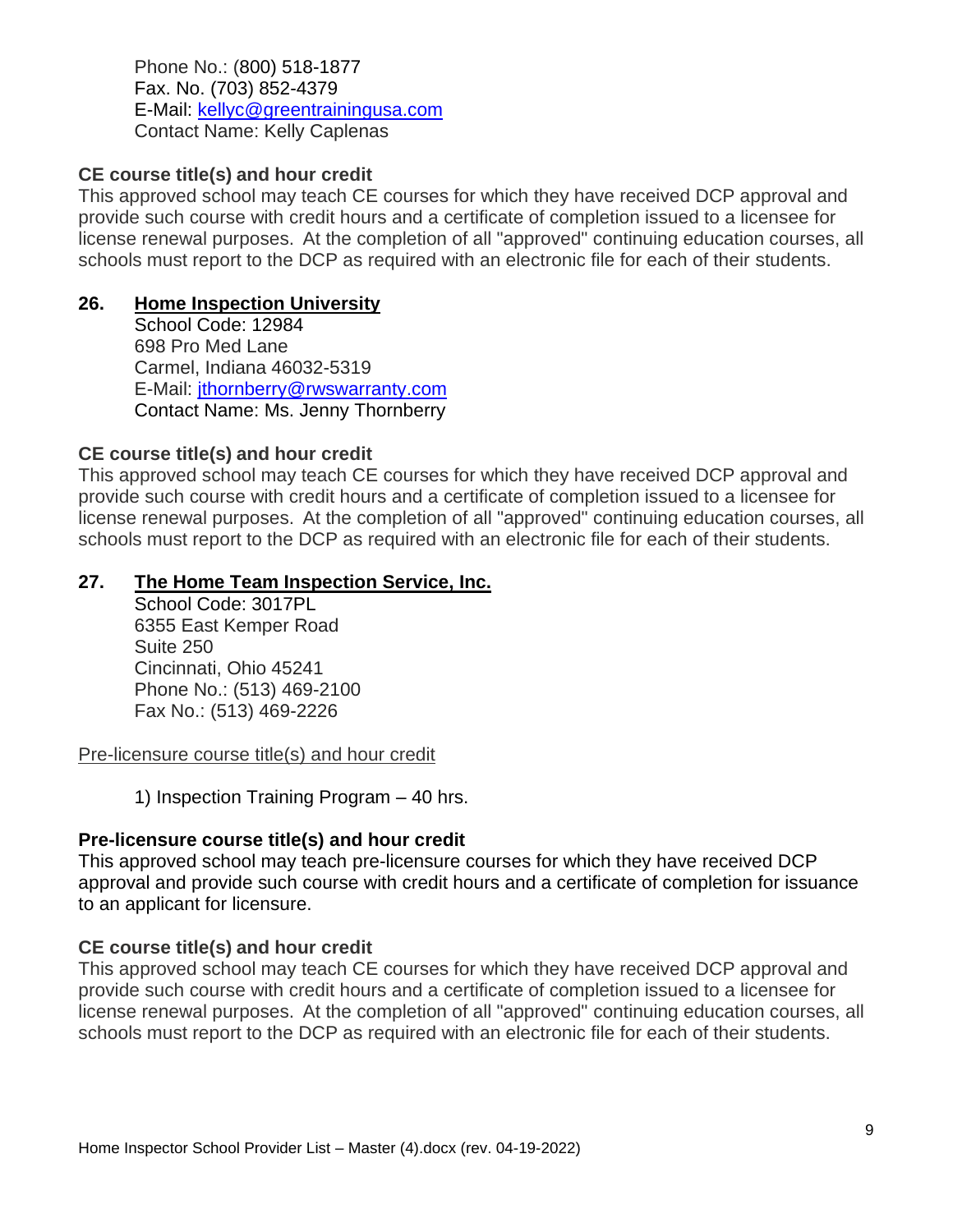# **28. Home Reporter Systems**

School Code: 3004PL, 3004CE 123 East Main Street P.O. Box 280 Hookerton, North Carolina 28538 E-Mail: hreporters@esn.net Phone No.: (800) 328-6775 Fax No.: (252) 747-5366

#### **Pre-licensure course title(s) and hour credit**

This approved school may teach pre-licensure courses for which they have received DCP approval and provide such course with credit hours and a certificate of completion for issuance to an applicant for licensure.

#### **CE course title(s) and hour credit**

This approved school may teach CE courses for which they have received DCP approval and provide such course with credit hours and a certificate of completion issued to a licensee for license renewal purposes. At the completion of all "approved" continuing education courses, all schools must report to the DCP as required with an electronic file for each of their students.

#### **29. The Home Team Inspection Service, Inc.**

School Code: 3556 6355 East Kemper Road, Suite 250 Cincinnati, OH 45241 Phone No.: (513) 469-2100 Fax No.: (513) 469-2226

#### **Pre-licensure course title(s) and hour credit**

This approved school may teach pre-licensure courses for which they have received DCP approval and provide such course with credit hours and a certificate of completion for issuance to an applicant for licensure.

#### **30. Hudson Valley Chapter – American Society of Home Inspectors**

School Code: 12985 A Thru Z Home Inspections, Inc. P.O. Box 304 Mahopac, New York 10541 Phone No.: (845) 228-1237 Contact Name: Mr. Joseph Cmar

#### **CE course title(s) and hour credit**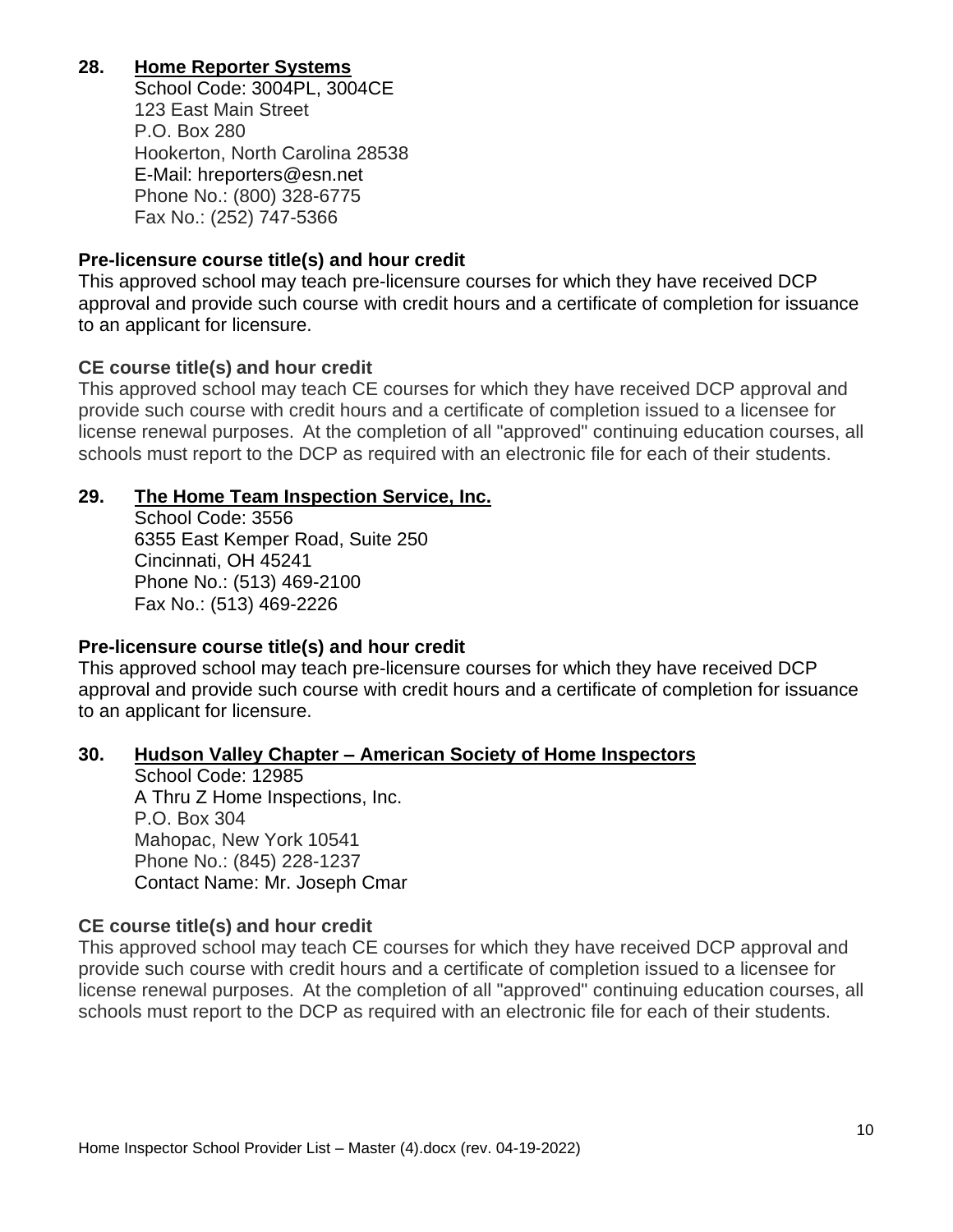# **31. Independent Connecticut Petroleum Association**

School Code: 479 10Alcap Drive Cromwell, Connecticut 06416 Phone No.: (860) 613-2041 Fax No.: (860) 632-1122

# **CE course title(s) and hour credit**

This approved school may teach CE courses for which they have received DCP approval and provide such course with credit hours and a certificate of completion issued to a licensee for license renewal purposes. At the completion of all "approved" continuing education courses, all schools must report to the DCP as required with an electronic file for each of their students.

# **32. INFOTECH, LLC**

School Code: 3025CE P.O. Box 737 Ledyard, Connecticut 06339 Phone No.: (860) 464-9919 Fax No.: (860) 464-0026

# **CE course title(s) and hour credit**

This approved school may teach CE courses for which they have received DCP approval and provide such course with credit hours and a certificate of completion issued to a licensee for license renewal purposes. At the completion of all "approved" continuing education courses, all schools must report to the DCP as required with an electronic file for each of their students.

# **33. Inspection Certification Associates**

School Code: 12992 Inspection Certification Associates 332 S. Michigan Avenue Suite 1032 – C 286 Chicago, IL 60604 Phone No.: (888) 374-4096 Fax No.: (888) 374-4096 E-Mail: [support@icaschool.com](mailto:support@icaschool.com)

# **Pre-licensure course title(s) and hour credit**

This approved school may teach pre-licensure courses for which they have received DCP approval and provide such course with credit hours and a certificate of completion for issuance to an applicant for licensure.

# **34. Inspection Go Academy**

School Code: 1339 1014 Pennsylvania Avenue Tyrone, Pennsylvania 16686-1514 Phone No.: (814) 500-8751 Fax. No. (800) 583-5697 E-Mail: [nwalstrom@inspectingo.com](mailto:nwalstrom@inspectingo.com) Contact Name: Noah J. Walstrom, Esq.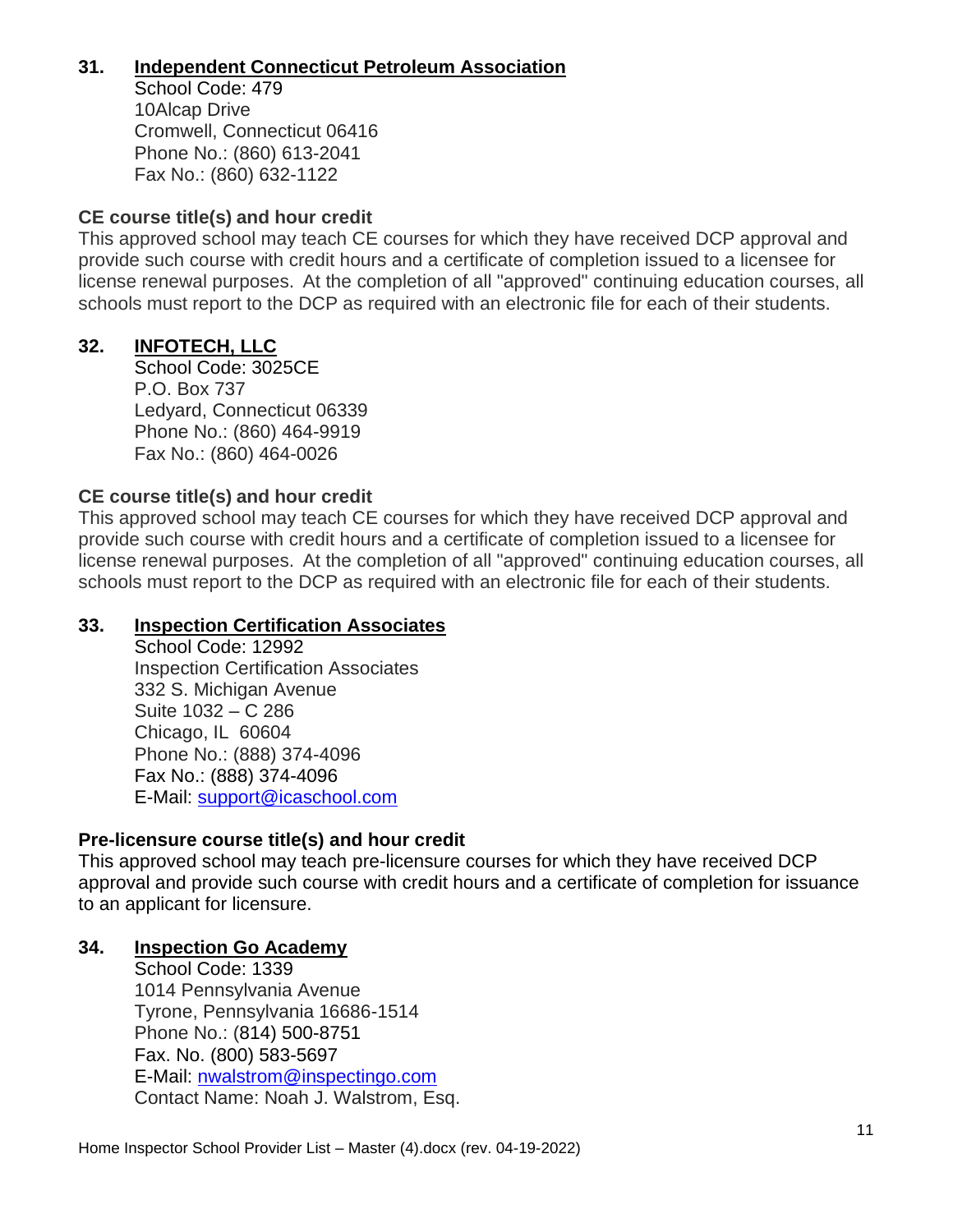### **Pre-licensure course title(s) and hour credit**

This approved school may teach pre-licensure courses for which they have received DCP approval and provide such course with credit hours and a certificate of completion for issuance to an applicant for licensure.

# **CE course title(s) and hour credit**

This approved school may teach CE courses for which they have received DCP approval and provide such course with credit hours and a certificate of completion issued to a licensee for license renewal purposes. At the completion of all "approved" continuing education courses, all schools must report to the DCP as required with an electronic file for each of their students.

### **35. The Inspector Platinum Group, Ltd.**

School Code: 7511 P.O. Box 368 Windsor, Connecticut 06095 Phone No.: (203) 681-8317 Fax No.: (860) 298-9977

# **CE course title(s) and hour credit**

This approved school may teach CE courses for which they have received DCP approval and provide such course with credit hours and a certificate of completion issued to a licensee for license renewal purposes. At the completion of all "approved" continuing education courses, all schools must report to the DCP as required with an electronic file for each of their students.

### **36. International Association of Certified Home Inspectors**

School Code: 3038 1750 30th Street Boulder, Colorado 80301 Phone No.: (303) 223-0861 E-Mail: [education@internachi.org](mailto:education@internachi.org)

# **Pre-licensure course title(s) and hour credit**

This approved school may teach pre-licensure courses for which they have received DCP approval and provide such course with credit hours and a certificate of completion for issuance to an applicant for licensure.

# **CE course title(s) and hour credit**

This approved school may teach CE courses for which they have received DCP approval and provide such course with credit hours and a certificate of completion issued to a licensee for license renewal purposes. At the completion of all "approved" continuing education courses, all schools must report to the DCP as required with an electronic file for each of their students.

# **37. Kaplan Professional Schools – Inspection Training Associates**

School Code: 3011PL, 3011CE 25341 Commercenter Center Drive Suite 200 Lake Forest, California 92630

30 South Wacker Drive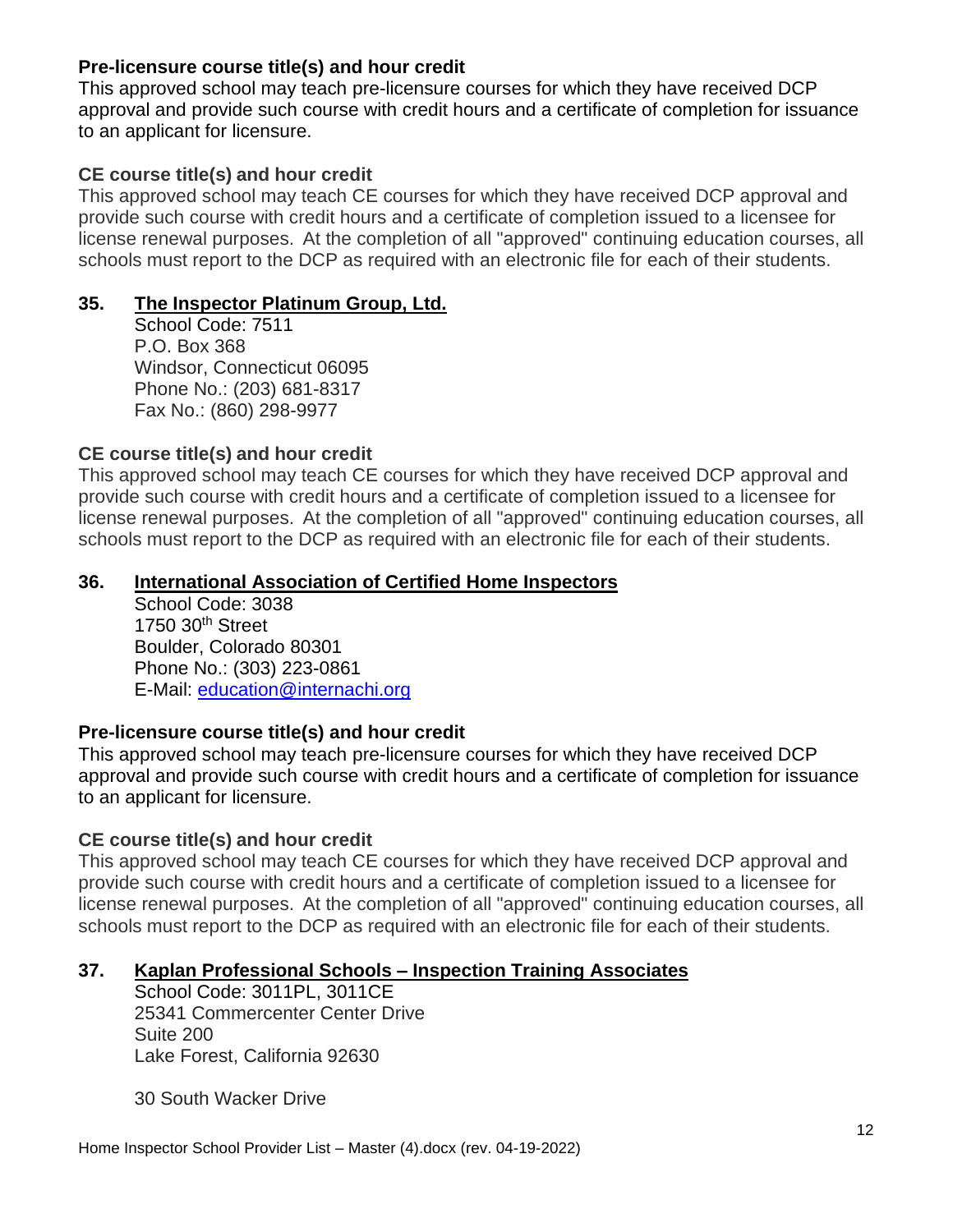Suite 2500 Chicago, Illinois 60606 Phone No.: (800) 694-7369

### **Pre-licensure course title(s) and hour credit**

This approved school may teach pre-licensure courses for which they have received DCP approval and provide such course with credit hours and a certificate of completion for issuance to an applicant for licensure.

#### **CE course title(s) and hour credit**

This approved school may teach CE courses for which they have received DCP approval and provide such course with credit hours and a certificate of completion issued to a licensee for license renewal purposes. At the completion of all "approved" continuing education courses, all schools must report to the DCP as required with an electronic file for each of their students.

#### **38. Kaplan Real Estate Schools**

School Code: 12993 30 South Wacker Drive Suite 2500 Chicago, Illinois 60647 Phone No.: (800) 621-9621 Fax No.: (312) 577-2467

#### **Pre-licensure course title(s) and hour credit**

This approved school may teach pre-licensure courses for which they have received DCP approval and provide such course with credit hours and a certificate of completion for issuance to an applicant for licensure.

#### **CE course title(s) and hour credit**

This approved school may teach CE courses for which they have received DCP approval and provide such course with credit hours and a certificate of completion issued to a licensee for license renewal purposes. At the completion of all "approved" continuing education courses, all schools must report to the DCP as required with an electronic file for each of their students.

#### **39. Leadsafe Environmental**

School Code: 3010CE 29 Bank Street Stamford, Connecticut 06901 Phone No.: (800) 392-6468

#### **CE course title(s) and hour credit**

This approved school may teach CE courses for which they have received DCP approval and provide such course with credit hours and a certificate of completion issued to a licensee for license renewal purposes. At the completion of all "approved" continuing education courses, all schools must report to the DCP as required with an electronic file for each of their students.

#### **40. McKissock 100% Education**

School Code: 3037 218 Liberty Street Warren, Pennsylvania 16365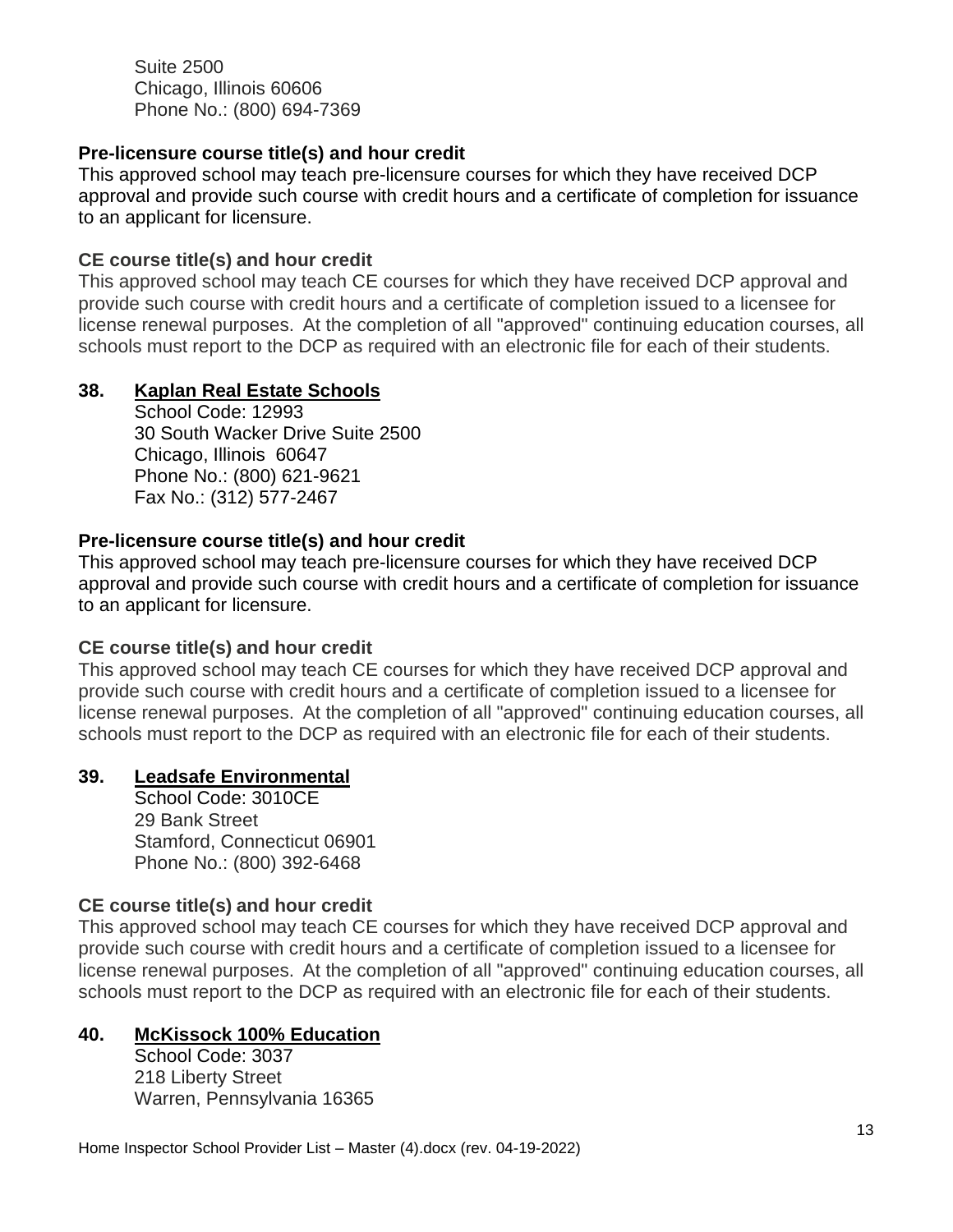Phone No.: (800) 328-2008 Fax No.: (814) 723-30163 E-Mail: [annie.creek@mckissock.com](mailto:annie.creek@mckissock.com) [nichole.fetzeck@mckissock.com](mailto:nichole.fetzeck@mckissock.com) [nichole.boston@mckissock.com](mailto:nichole.boston@mckissock.com)

### **CE course title(s) and hour credit**

This approved school may teach CE courses for which they have received DCP approval and provide such course with credit hours and a certificate of completion issued to a licensee for license renewal purposes. At the completion of all "approved" continuing education courses, all schools must report to the DCP as required with an electronic file for each of their students.

#### **41. National Association of Home Inspectors, Inc.**

School Code: 3023 4248 Park Glen Road Minneapolis, Minnesota 55416

#### **National Association of Home Inspectors, Inc.**

School Code: 3023 4426 5th Street West Bradenton, Florida 34207

Phone No.: (800) 448-3942 Fax No.: (952) 929-1318 Website: [www.nahi.org](http://www.nahi.org/) Contact Name: Jeannie Flynn

# **CE course title(s) and hour credit**

This approved school may teach CE courses for which they have received DCP approval and provide such course with credit hours and a certificate of completion issued to a licensee for license renewal purposes. At the completion of all "approved" continuing education courses, all schools must report to the DCP as required with an electronic file for each of their students.

#### **42. National Institute of Building Inspectors**

School Code: 3543 424 Vosseller Avenue Bound Brook, NJ 08805 Phone No.: (888) 281-6424 Fax No.: (732) 469-2138 E-Mail: [jhendricks@nibi.com](mailto:jhendricks@nibi.com)

#### **Pre-licensure course title(s) and hour credit**

This approved school may teach pre-licensure courses for which they have received DCP approval and provide such course with credit hours and a certificate of completion for issuance to an applicant for licensure.

#### **CE course title(s) and hour credit**

This approved school may teach CE courses for which they have received DCP approval and provide such course with credit hours and a certificate of completion issued to a licensee for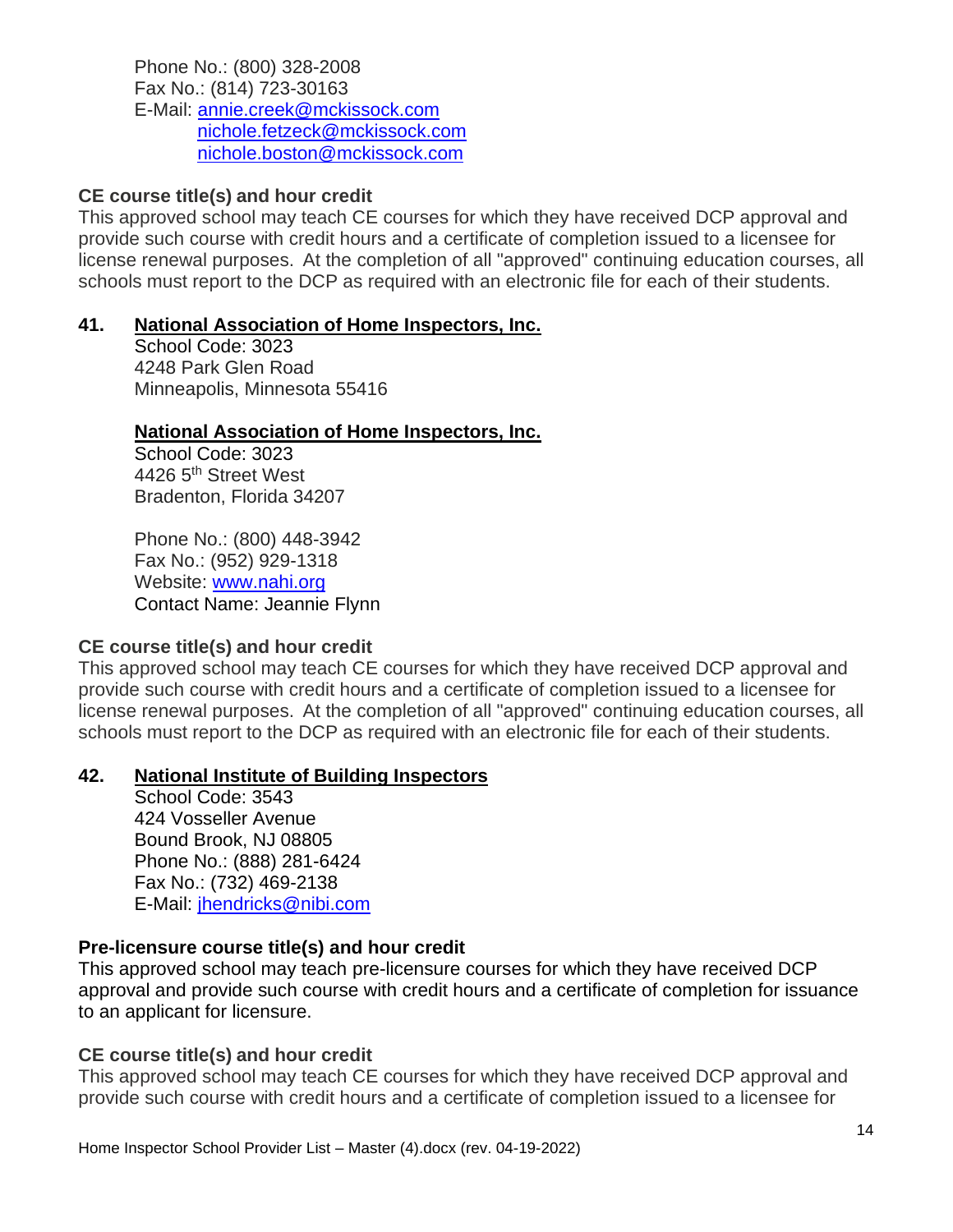license renewal purposes. At the completion of all "approved" continuing education courses, all schools must report to the DCP as required with an electronic file for each of their students.

#### **43. National Property Inspections, Inc.**

School Code: 3561 National Property Inspections 9375 Burt Street, Suite 201 Omaha, NE 68114 Phone No.: (800) 333-9807 Fax No.: (800) 933-2508 E-Mail: [info@npiweb.com](mailto:info@npiweb.com)

### **Pre-licensure course title(s) and hour credit**

This approved school may teach pre-licensure courses for which they have received DCP approval and provide such course with credit hours and a certificate of completion for issuance to an applicant for licensure.

#### **CE course title(s) and hour credit**

This approved school may teach CE courses for which they have received DCP approval and provide such course with credit hours and a certificate of completion issued to a licensee for license renewal purposes. At the completion of all "approved" continuing education courses, all schools must report to the DCP as required with an electronic file for each of their students.

### **44. New England School of Home Inspection, LLC.**

School Code: 10689 Office: 154 Overbrook Drive Stamford, Connecticut 06906

School Classroom: New England Oil Company Building 398 Fairfield Avenue, 2<sup>nd</sup> Floor (Corner of Sunnyside Avenue) Stamford, Connecticut 06902 Phone No.: (203) 327-6824 E-Mail: [steve@stonehollow.com](mailto:steve@stonehollow.com) Website: www.newenglandschoolofhomeinspection.com

#### **Pre-licensure course title(s) and hour credit**

This approved school may teach pre-licensure courses for which they have received DCP approval and provide such course with credit hours and a certificate of completion for issuance to an applicant for licensure.

# **CE course title(s) and hour credit**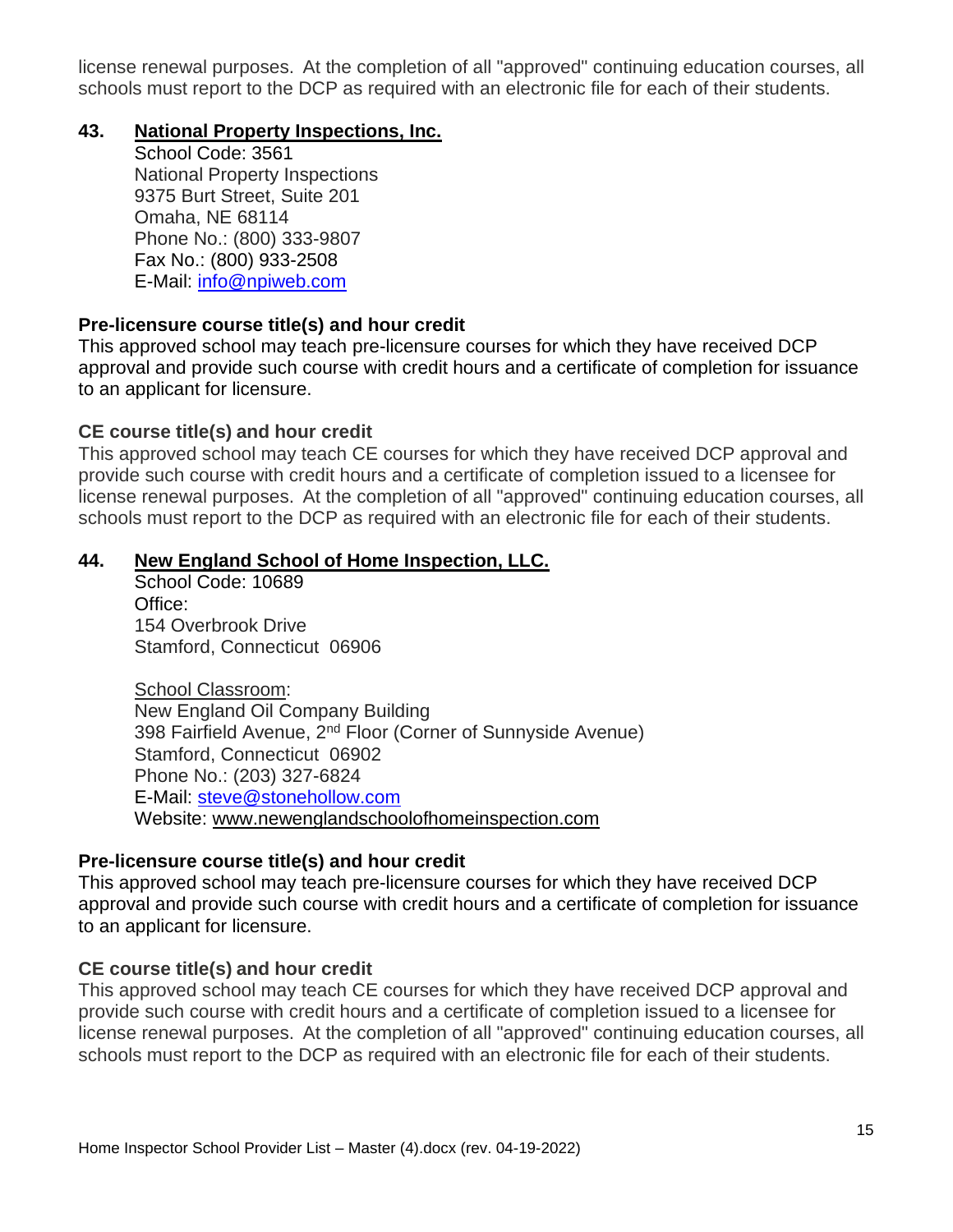# **45. New York Metro Chapter of ASHI**

School Code: 3005CE 78 Pond Valley Road Woodbury, Connecticut 06798 Phone No.: (203) 263-0178 Fax No.: (203) 265-4312

### **CE course title(s) and hour credit**

This approved school may teach CE courses for which they have received DCP approval and provide such course with credit hours and a certificate of completion issued to a licensee for license renewal purposes. At the completion of all "approved" continuing education courses, all schools must report to the DCP as required with an electronic file for each of their students.

### **46. Penn Foster Career School**

School Code: 11578 925 Oak Street Scranton, Pennsylvania 18515 Phone No.: (570) 961-4168 Fax No.: (570) 961-4038

### **Pre-licensure course title(s) and hour credit**

This approved school may teach pre-licensure courses for which they have received DCP approval and provide such course with credit hours and a certificate of completion for issuance to an applicant for licensure.

#### **47. Pillar To Post**

School Code: 3041 5805 Whittle Road Suite 211 Mississauga, Ontario, Canada L4Z 2J1 Phone No.: (905) 568-8608 Fax No.: (905) 568-8137

#### **Pre-licensure course title(s) and hour credit**

This approved school may teach pre-licensure courses for which they have received DCP approval and provide such course with credit hours and a certificate of completion for issuance to an applicant for licensure.

#### **48. Professional Home Inspection Institute**

School Code: 12987 P.O. Box 303 Madison, South Dakota 57042 Phone No.: (800) 983-6322 Fax No.: (605) 427-2647

#### **Pre-licensure course title(s) and hour credit**

This approved school may teach pre-licensure courses for which they have received DCP approval and provide such course with credit hours and a certificate of completion for issuance to an applicant for licensure.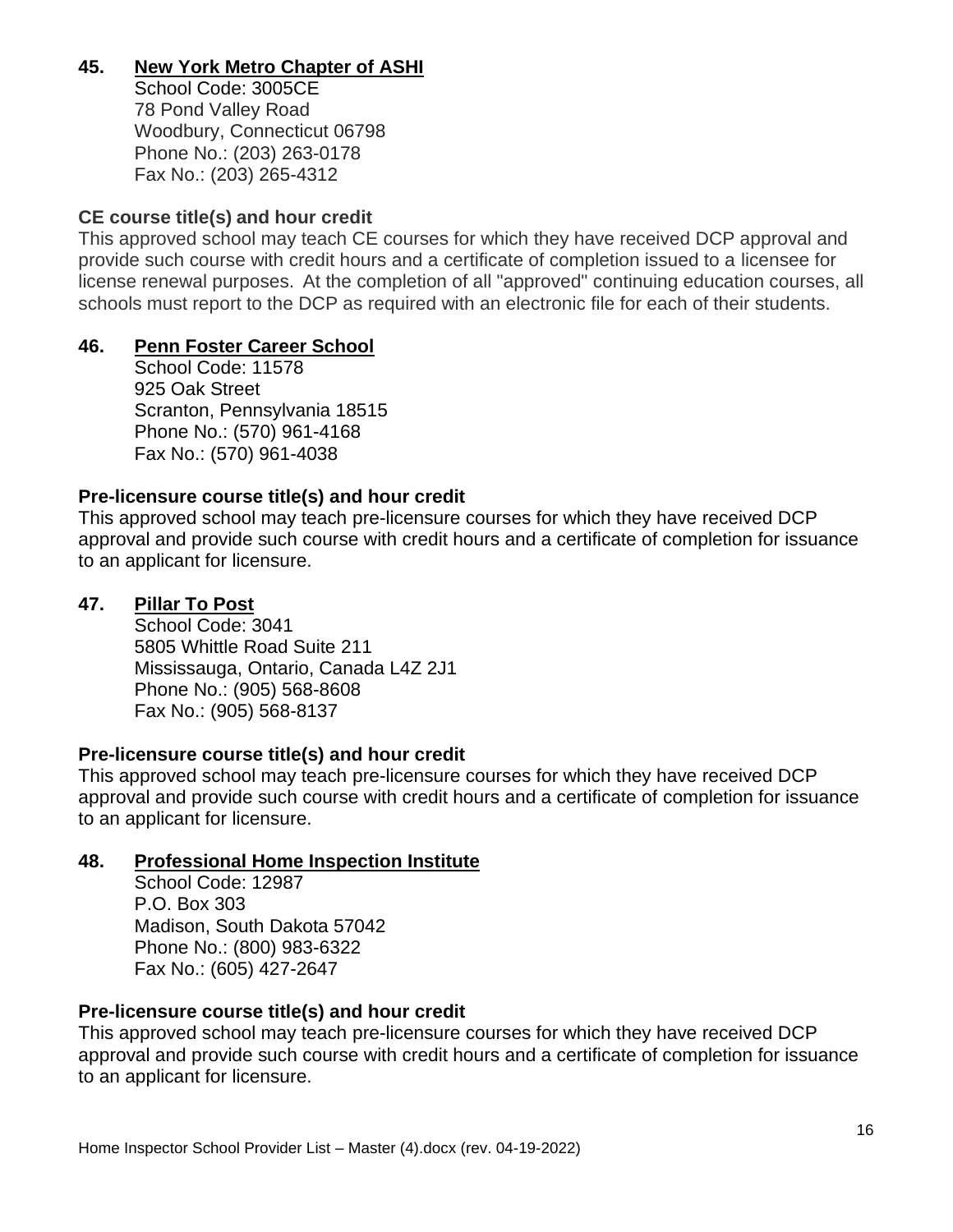This approved school may teach CE courses for which they have received DCP approval and provide such course with credit hours and a certificate of completion issued to a licensee for license renewal purposes. At the completion of all "approved" continuing education courses, all schools must report to the DCP as required with an electronic file for each of their students.

# **49. Professional Building Inspections**

School Code: 12986 1057 Mora Place Woodmere, New York 11598 Phone No.: (516) 295-2581

# **CE course title(s) and hour credit**

This approved school may teach CE courses for which they have received DCP approval and provide such course with credit hours and a certificate of completion issued to a licensee for license renewal purposes. At the completion of all "approved" continuing education courses, all schools must report to the DCP as required with an electronic file for each of their students.

### **50. Professional Home Inspection Institute**

School Code: 12987 1533 ½ Northwest 2nd Street Madison, South Dakota 57042

### **CE course title(s) and hour credit**

This approved school may teach CE courses for which they have received DCP approval and provide such course with credit hours and a certificate of completion issued to a licensee for license renewal purposes. At the completion of all "approved" continuing education courses, all schools must report to the DCP as required with an electronic file for each of their students.

# **51. Protech Home Inspections, LLC**

School Code: 3568 40 Victory Court Milford, Connecticut 06460

#### **CE course title(s) and hour credit**

This approved school may teach CE courses for which they have received DCP approval and provide such course with credit hours and a certificate of completion issued to a licensee for license renewal purposes. At the completion of all "approved" continuing education courses, all schools must report to the DCP as required with an electronic file for each of their students.

# **52. Radon Testing Corporation of America, Inc.**

School Code: 12988 2 Hayes Street Elmsford, New York 10523 Phone No.: (800) 457-2366 Website: [www.rtca.com](http://www.rtca.com/)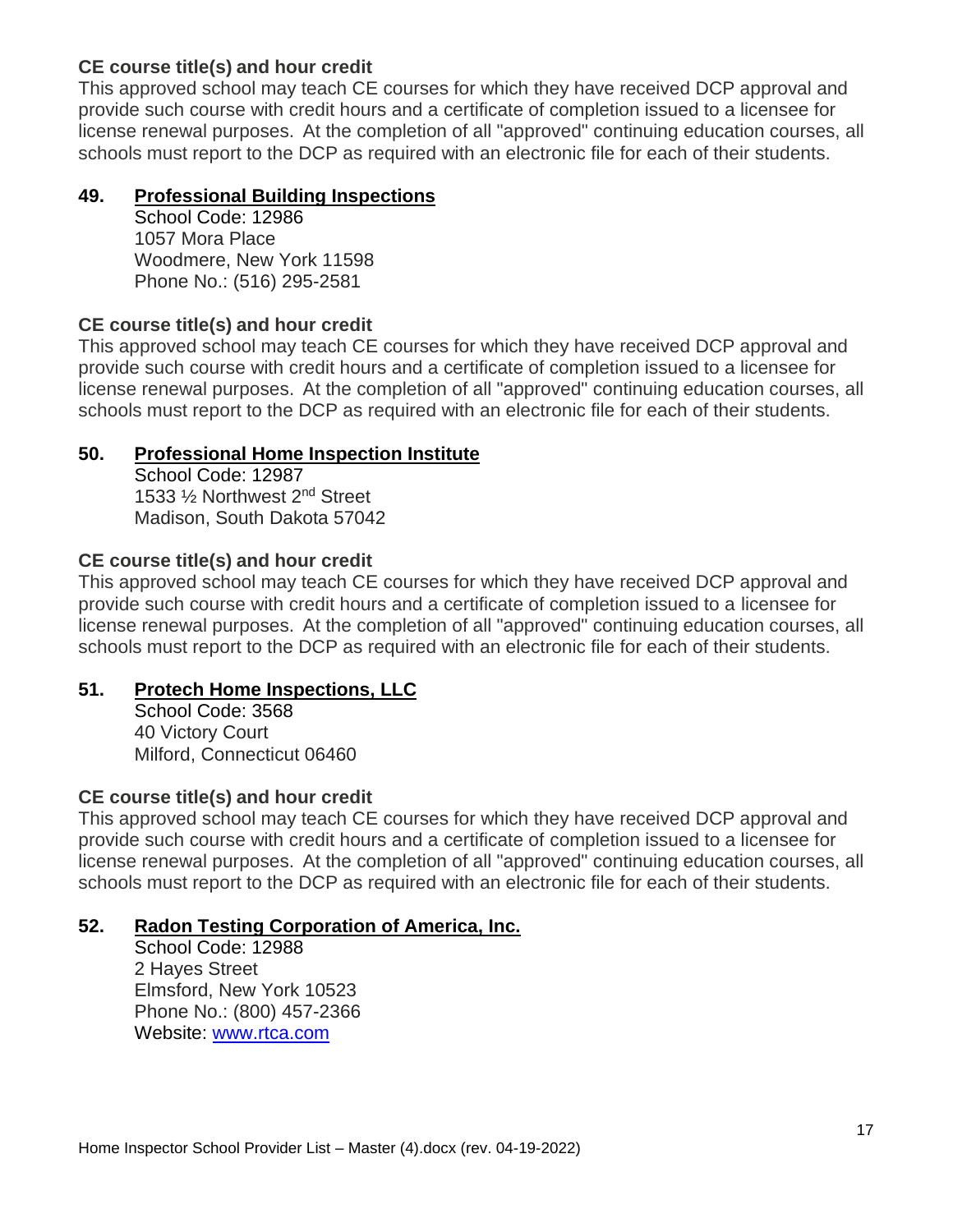This approved school may teach CE courses for which they have received DCP approval and provide such course with credit hours and a certificate of completion issued to a licensee for license renewal purposes. At the completion of all "approved" continuing education courses, all schools must report to the DCP as required with an electronic file for each of their students.

# **53. Real Estate Education Center**

School Code: 12989 350 5<sup>th</sup> Avenue, Suite 1106 New York, NY 10118 Phone No.: (212) 465-1008 Fax No.: (718) 375-4998

### **Pre-licensure course title(s) and hour credit**

This approved school may teach pre-licensure courses for which they have received DCP approval and provide such course with credit hours and a certificate of completion for issuance to an applicant for licensure.

# **54. Sheet Metal Workers Local Union No. 40**

School Code:3020CE 100 Old Forge Road Rocky Hill, Connecticut 06067 Phone No.: (860) 529-2616 Fax No.: (860) 529-3177

### **CE course title(s) and hour credit**

This approved school may teach CE courses for which they have received DCP approval and provide such course with credit hours and a certificate of completion issued to a licensee for license renewal purposes. At the completion of all "approved" continuing education courses, all schools must report to the DCP as required with an electronic file for each of their students.

#### **55. Southern New England Chapter of ASHI**

School Code: 3007 CE P.O. Box 737 Ledyard, Connecticut 06339 Phone No.: (860) 464-9919

# **Southern New England Chapter of ASHI**

School Code: 3007 CE JRV Home Inspection Services, LLC 28 Edgewood Drive Wallingford, Connecticut 06492-2133 Phone No.: (203) 697-1147 Fax No.: (203) 284-5931

# **CE course title(s) and hour credit**

This approved school may teach CE courses for which they have received DCP approval and provide such course with credit hours and a certificate of completion issued to a licensee for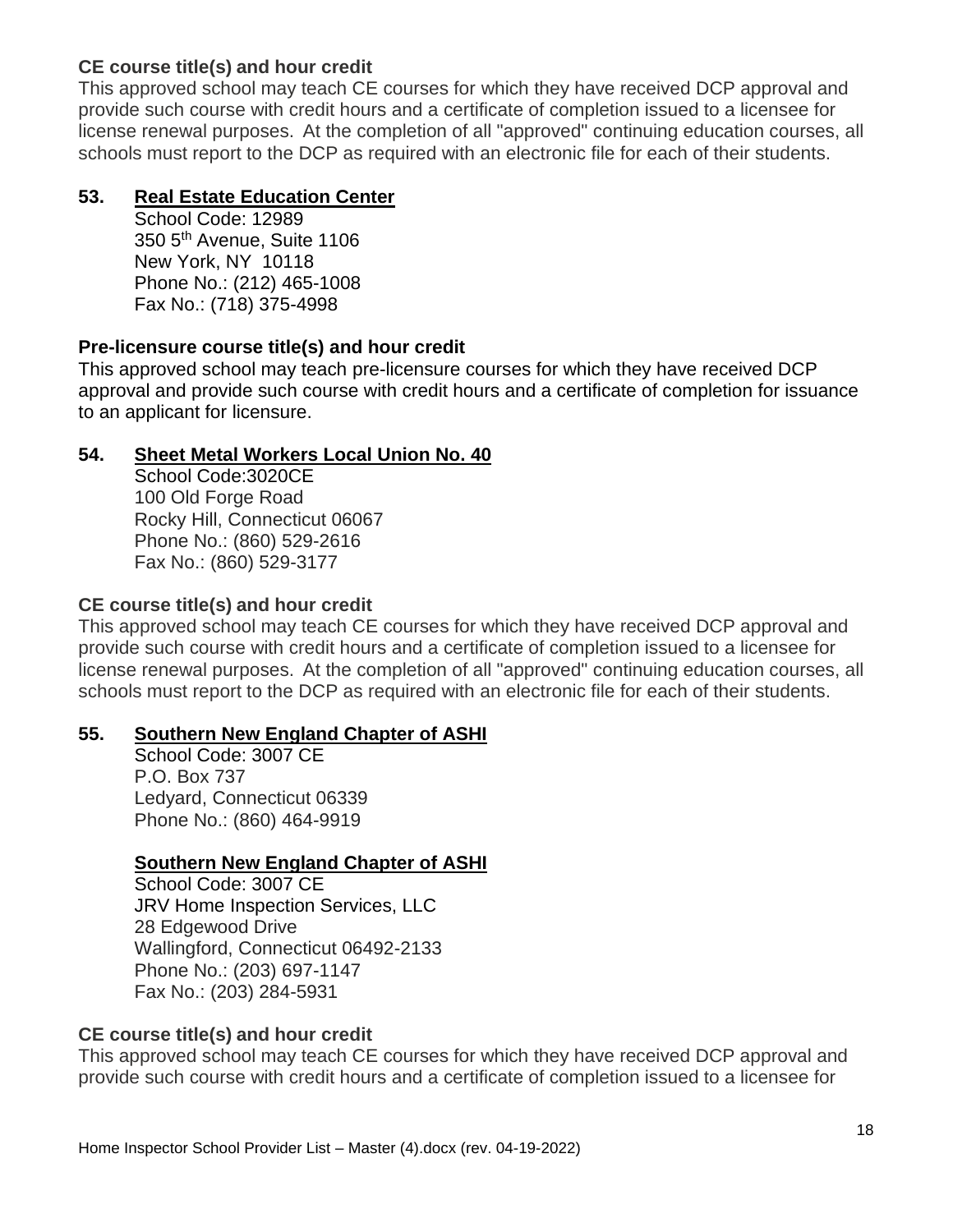license renewal purposes. At the completion of all "approved" continuing education courses, all schools must report to the DCP as required with an electronic file for each of their students.

### **56. Spruce Environmental**

School Code: 3024CE P.O. Box 1173 Lake Sherwood, Montana 63357-1173 Phone No.: (636) 398-4912 Fax No.: (636) 828-4893

### **CE course title(s) and hour credit**

This approved school may teach CE courses for which they have received DCP approval and provide such course with credit hours and a certificate of completion issued to a licensee for license renewal purposes. At the completion of all "approved" continuing education courses, all schools must report to the DCP as required with an electronic file for each of their students.

# **57. Tiger Group, Inc.**

School Code: 3012CE 1353 Boston Post Road Suite 8 Madison, Connecticut 06443 Phone No.: (800) 328-4677

### **CE course title(s) and hour credit**

This approved school may teach CE courses for which they have received DCP approval and provide such course with credit hours and a certificate of completion issued to a licensee for license renewal purposes. At the completion of all "approved" continuing education courses, all schools must report to the DCP as required with an electronic file for each of their students.

#### **58. Tiger Home Inspections, Inc.**

School Code: 3569 969 Washington Street Braintree, Massachusetts 02184 Phone No.: (781) 849-0088

# **CE course title(s) and hour credit**

This approved school may teach CE courses for which they have received DCP approval and provide such course with credit hours and a certificate of completion issued to a licensee for license renewal purposes. At the completion of all "approved" continuing education courses, all schools must report to the DCP as required with an electronic file for each of their students.

# **59. Turnkey Home Inspection System**

School Code: 12994 3014 Delaware Avenue Unit 158 Kenmore, New York 14215-7009 Phone No.: (800) 338-7717 Contact Name: David A. Clark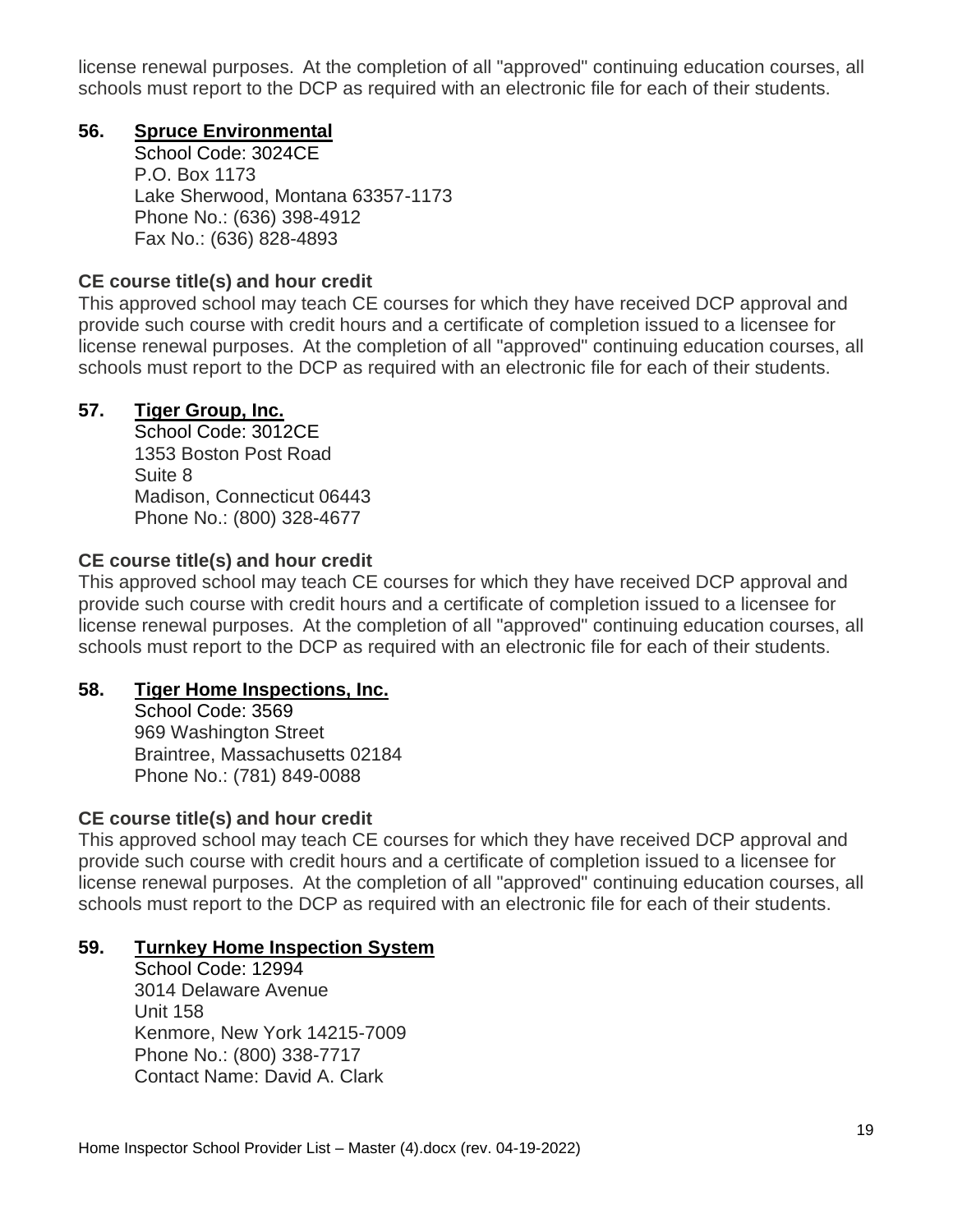This approved school may teach CE courses for which they have received DCP approval and provide such course with credit hours and a certificate of completion issued to a licensee for license renewal purposes. At the completion of all "approved" continuing education courses, all schools must report to the DCP as required with an electronic file for each of their students.

### **60. United States Home Inspection Academy**

School Code: 3014PL, 3014CE 2 Crestdale Road Danbury, Connecticut 06811-5226 Phone No.: (203) 770-8000 Fax No.: (203) 746-7788

Pre-licensure course title(s) and hour credit

1) Comprehensive Home Inspecting – 40 hrs.

### **Pre-licensure course title(s) and hour credit**

This approved school may teach pre-licensure courses for which they have received DCP approval and provide such course with credit hours and a certificate of completion for issuance to an applicant for licensure.

### **CE course title(s) and hour credit**

This approved school may teach CE courses for which they have received DCP approval and provide such course with credit hours and a certificate of completion issued to a licensee for license renewal purposes. At the completion of all "approved" continuing education courses, all schools must report to the DCP as required with an electronic file for each of their students.

# **61. University of Connecticut (HI)**

School Code: 3019CE One Bishop Circle Unit 4056 Storrs, Connecticut 06269 Phone No.: (860) 486-1072 Fax No.: (860) 486-5221

# **CE course title(s) and hour credit**

This approved school may teach CE courses for which they have received DCP approval and provide such course with credit hours and a certificate of completion issued to a licensee for license renewal purposes. At the completion of all "approved" continuing education courses, all schools must report to the DCP as required with an electronic file for each of their students.

# **62. US Inspect, Inc.**

School Code: 3018 PL 3650 Concord Parkway Suite 100 Chantilly, Virginia 20151 Phone No.: (703) 293-1400 Fax No.: (703) 293-1600